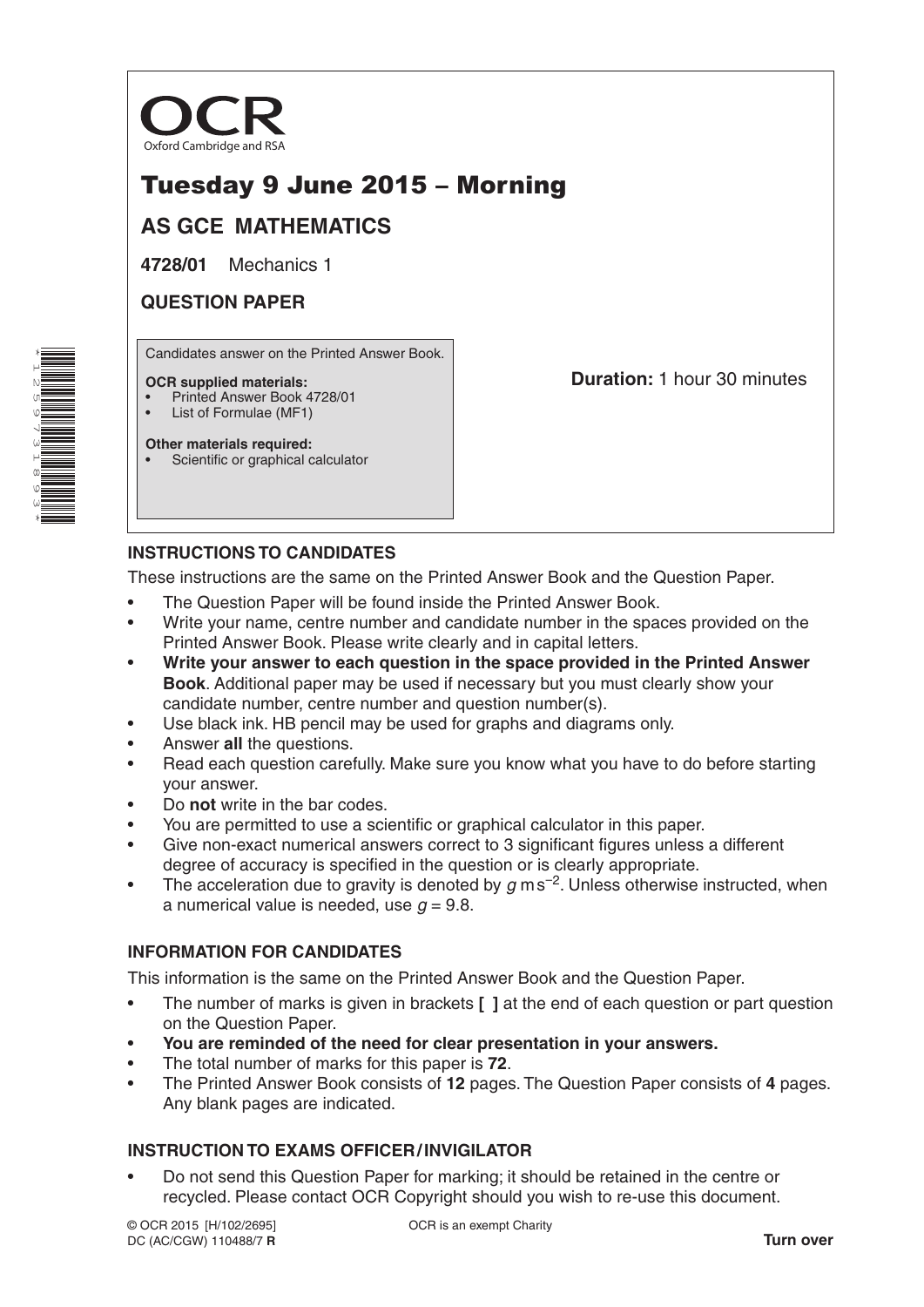- **1** A particle *P* is projected vertically downwards with speed 14ms–1 from a point 30m above the ground.
	- **(i)** Calculate the speed of *P* when it reaches the ground. **[2]**
	- **(ii)** Find the distance travelled by  $P$  in the first 0.4s of its motion.  $\begin{bmatrix} 2 \end{bmatrix}$
	- **(iii)** Calculate the time taken for *P* to travel the final 15 m of its descent. **[3]**

**2**



Three particles *P*,*Q* and *R* with masses 0.4 kg, 0.3 kg and *m*kg are moving along the same straight line on a smooth horizontal surface. *P* and *Q* are moving towards each other with speeds  $u \text{ m s}^{-1}$  and  $8 \text{ m s}^{-1}$ respectively. *R* has speed  $3 \text{ m s}^{-1}$  and is moving in the same direction as *Q* (see diagram).

**(i)** Immediately after the collision between *P* and *Q* their directions of motion have been reversed, but their speeds are unchanged. Calculate *u*. **[4]**

The next collision is between *Q* and *R*. After the collision between *Q* and *R*, particle *Q* is at rest and *R* has speed  $9 \,\mathrm{m}\,\mathrm{s}^{-1}$ .

 $\textbf{(ii)}$  Calculate *m*.  $\textbf{[4]}$ 

**3**



Two travellers *A* and *B* make the same journey on a long straight road. Each traveller walks for part of the journey and rides a bicycle for part of the journey. They start their journeys at the same instant, and they end their journeys simultaneously after travelling for *T* hours. A starts the journey cycling at a steady  $20 \text{ km h}^{-1}$ for 1 hour. *A* then leaves the bicycle at the side of the road, and completes the journey walking at  $5 \text{ km h}^{-1}$ . *B* begins the journey walking at a steady  $4 \text{ km h}^{-1}$ . When *B* finds the bicycle where *A* left it, *B* cycles at  $15 \text{ km h}^{-1}$  to complete the journey (see diagram).

- **(i)** Calculate the distance *A* cycles, and hence find the period of time for which *B* walks before finding the bicycle. **[3]**
- **(ii)** Find *T*. [3]
	- *(iii)* Calculate the distance *A* and *B* each travel. **[2]**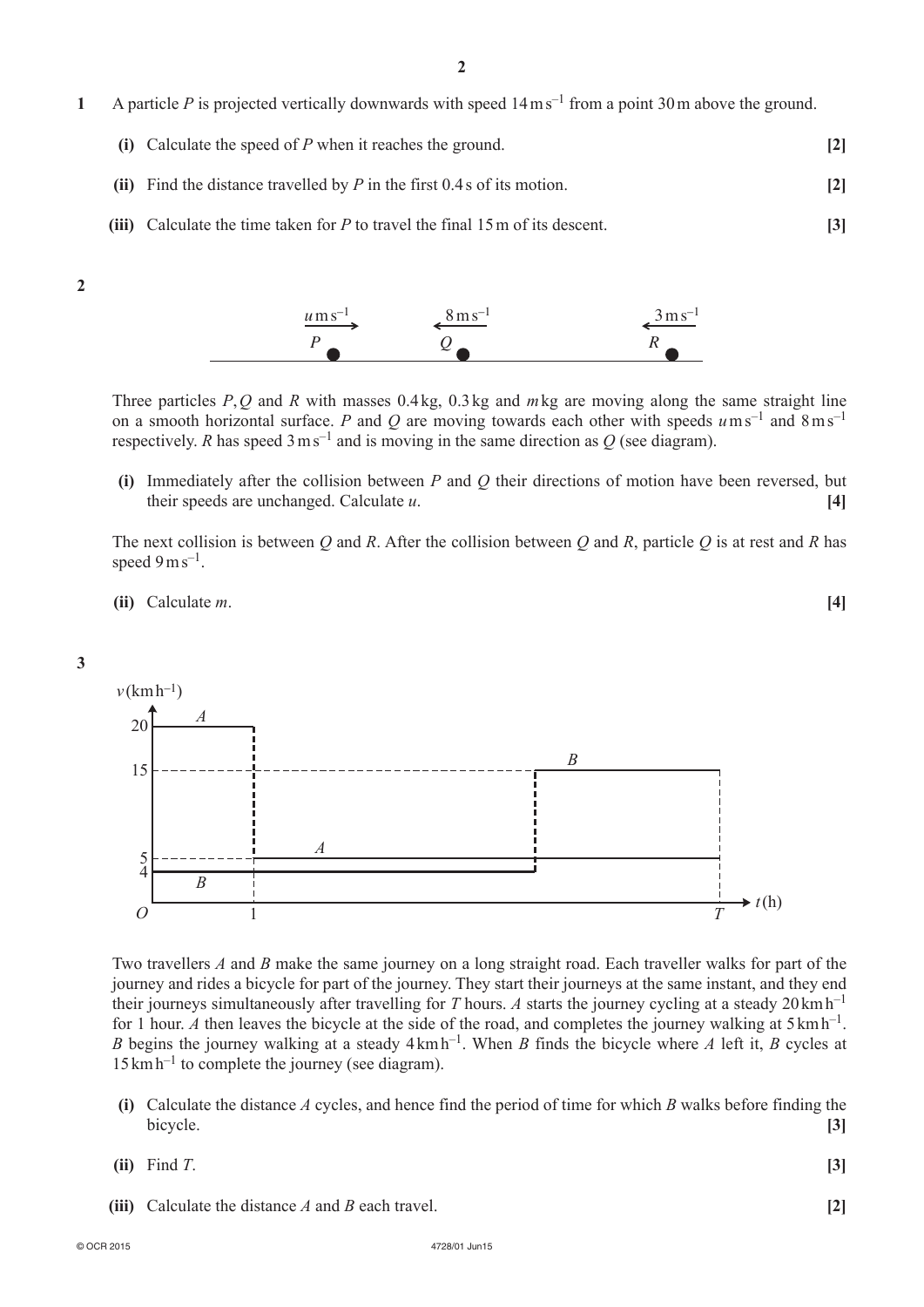

Two forces of magnitudes 6N and 10N separated by an angle of 110° act on a particle *P*, which rests on a horizontal surface (see diagram).

 **(i)**  Find the magnitude of the resultant of the 6N and 10N forces, and the angle between the resultant and the 10N force. **[6]**

The two forces act in the same vertical plane. The particle *P* has weight 20N and rests in equilibrium on the surface. Given that the surface is smooth, find

- **(ii)** the magnitude of the force exerted on *P* by the surface, **[1]**
- **(iii)** the angle between the surface and the 10N force. **[2]**
- **5**  A particle *P* of mass 0.4 kg is at rest on a horizontal surface. The coefficient of friction between *P* and the surface is 0.2. A force of magnitude 1.2N acting at an angle of *θ*° above the horizontal is then applied to *P*. Find the acceleration of *P* in each of the following cases:
- **(i)**  $\theta = 0$ ; **[3]**
- **(ii)**  $\theta = 20;$  [3]

$$
(iii) \quad \theta = 70; \tag{3}
$$

- **(iv)**  $\theta = 90$ . [2]
- **6**  A particle *P* moves in a straight line on a horizontal surface. *P* passes through a fixed point *O* on the line with velocity  $2 \text{ m s}^{-1}$ . At time *t*s after passing through *O*, the acceleration of *P* is  $(4 + 12t) \text{ m s}^{-2}$ .
	- **(i)** Calculate the velocity of *P* when  $t = 3$ . [4]
	- **(ii)** Find the distance *OP* when  $t = 3$ . [4]

A second particle *Q*, having the same mass as *P*, moves along the same straight line. The displacement of *Q* from *O* is  $(k - 2t^3)$  m, where *k* is a constant. When  $t = 3$  the particles collide and coalesce.

 **(iv)** Find the common velocity of the particles immediately after their collision. **[5]**

#### **Question 7 begins on page 4.**